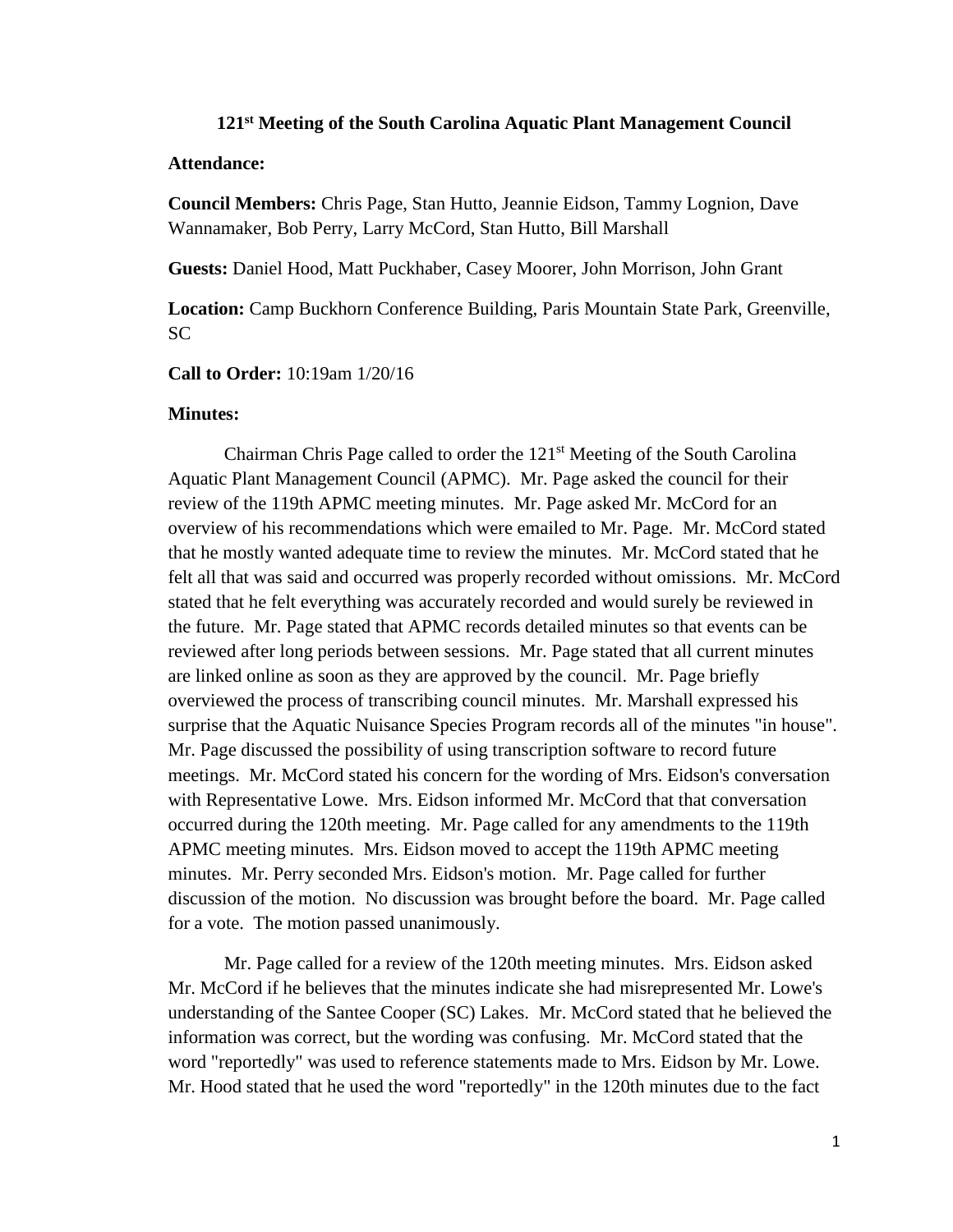that Mrs. Eidson was stating comments made by Mr. Lowe during a previous telephone conversation. Mr. Hood likened the use of Mrs. Eidson's statements to that of hearsay. Mr. McCord stated that he was comfortable with the use of verbiage as long as it were consistent throughout the minutes. Mrs. Eidson stated that the conversation could be found on page 12. Mr. McCord requested page numbers on future copies of minutes. Mr. Page stated that the official minutes will have page numbers, however, he sent the copies out as quickly as possible to give council members time to review. Mrs. Eidson stated that she agrees with the verbiage "reportedly" in the context in which it was used. She defended the decision stating that it was appropriate since Mr. Lowe was not present to defend himself during her account of the conversation. Mr. Hood stated that he did not remember using "reportedly" for any of the other accounts in the 120th minutes. Mr. McCord stated that if Mrs. Eidson was comfortable with the verbiage, then he saw no fault. Mrs. Eidson joking stated that she preferred it to "hearsay". Mr. McCord stated that he did not believe Mrs. Eidson's statements to fall into the category of hearsay. He stated that he had full faith in Mrs. Eidson's reporting of the outside conversation. Mr. McCord stated that he did not see the use of "reportedly" in the rest of the 120th minutes. Mrs. Eidson stated that she believed she was the only person that reported an account of a conversation which occurred outside of the council. Mrs. Eidson stated that she agrees with the verbiage.

Mr. Perry stated that if the council members had reached an agreement on the verbiage used on page 12 of the minutes, then he would like to move on to a related topic of discussion. Mr. Perry stated that he would like to open a discussion concerning OCRM's lack of participation in the APMC. Mr. Perry acknowledged that Mr. Page had Alvin Taylor (SCDNR Director) send a letter to OCRM requesting participation on the council. Mr. Perry asked Mrs. Eidson if she had previously expressed an interested to conduct a discussion with OCRM concerning participation. Mrs. Eidson stated that "Rita" with OCRM had indicated that Mrs. Eidson could serve as the OCRM proxy if she would like. Mrs. Eidson stated that she responded that she could not serve as a proxy as well as represent SCDHEC on the council. Mrs. Eidson reported that the OCRM assigned representative stated that he was too busy to have attended previous meetings. Mrs. Eidson stated that she believed the representative of an agency should make time for the council meetings. Mrs. Eidson stated that she felt the OCRM representative currently in place would be a great candidate, but that he would have to begin attending APMC meetings. Mr. Perry stated that he believed that there are other staff at OCRM which would be equally competent when compared to the current representative. Mr. Perry stated that he believed the current representative has been absent for so long that he could not likely be up to date on the actions of the council. Mr. McCord stated that he believed that all of the council members have busy schedules but that they do not let that fact excuse them from attending meetings. Mr. McCord stated that he believed the lack of attendance from the OCRM representative is indicative to his disinterest in participation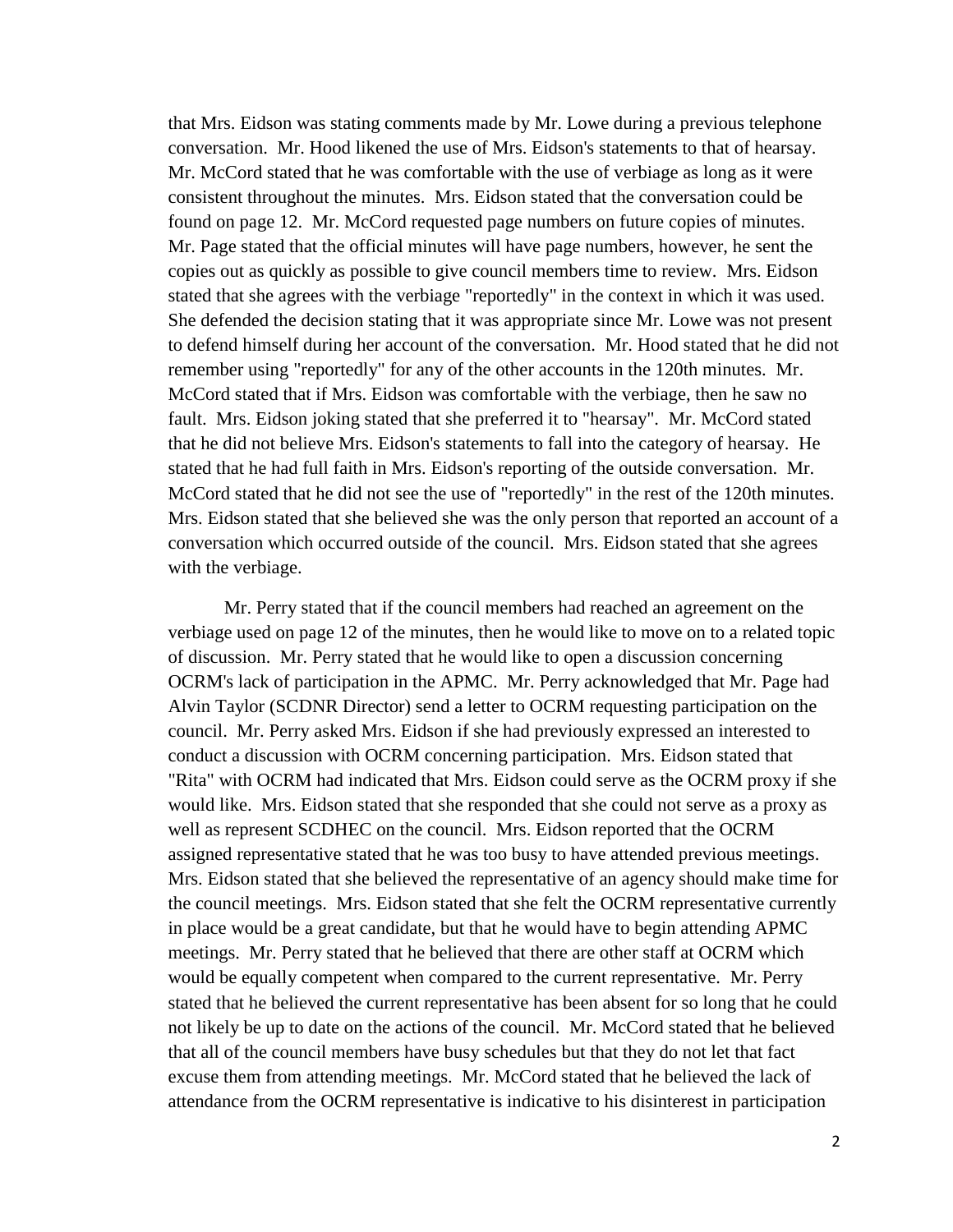on the APMC. Mr. McCord justified his statement by stating that he has an extremely busy schedule but is able to make time for the APMC. Mr. McCord stated that he feels his participation in the APMC is very important. Mr. McCord stated that the council was created to ensure that several agencies across South Carolina are able input their vote as to the actions of aquatic plant management measures. Mr. McCord stated that he believes that if OCRM is interested in having their opinion heard, then they need to appoint a representative that will attend council meetings. Mrs. Eidson stated that she hoped OCRM would appoint a representative who was willing to attend meetings in the near future. Mrs. Eidson mirrored Mr. Perry's statement that OCRM has many employees with adequate knowledge of aquatics to serve on the council. Mr. McCord stated that he does not believe a member of another agency should serve as proxy for OCRM. He stated that an employee of one agency serving as proxy for another would effectively create an unbalanced council.

Mr. McCord stated that the council is still in need of addressing the balance of the council as it presently stands. Mr. McCord returned to his previous statement that OCRM should be responsible for providing a representative for their seat on the council. Mr. Perry stated that he agrees with Mr. McCord and will continue to do so until the statute is changed.

Mrs. Eidson addressed the council to ask whether the Governor's Office (GO) had appointed a member to serve on the council. Mr. Page responded that Director Taylor had sent a letter to the GO and had received a response indicating that they do not currently have an environment staff member. Mr. Page reported that the GO had offered two people to serve has the GO APMC member. Mr. Page stated that he has copied the two people on all email correspondence concerning meetings but has not received a response. Mr. Perry stated that he was concerned that the member of the GO that may attend would not likely be versed in the current issues of the council. Mr. Perry stated that he feels that the council is neither gaining nor losing anything from the lack of GO participation. Mr. Perry stated that he would like to see OCRM participation on the council. Mr. Perry asked Mrs. Eidson if she felt it would be appropriate for him to reach out to OCRM staff as well. Mrs. Eidson responded that she was in agreement with Mr. Perry's proposal.

Mr. Page stated that most of DNR's aquatic plant management field work is performed in the same area of the state the is focused on by OCRM. Mr. Page listed several treatment sites near the freshwater/saltwater dividing line along the coastal plain of South Carolina. Mr. McCord stated that he had concerns with SCDNR having input on which employee of SCDHEC (OCRM) is chosen to serve on the council. Mr. Perry stated that his intention was not select a member of OCRM, but rather to encourage their participation. Mr. McCord stated that he agreed with Mr. Perry's stated intentions. Mr. McCord stated that he felt that a request from Mr. Page, the council Chairman, should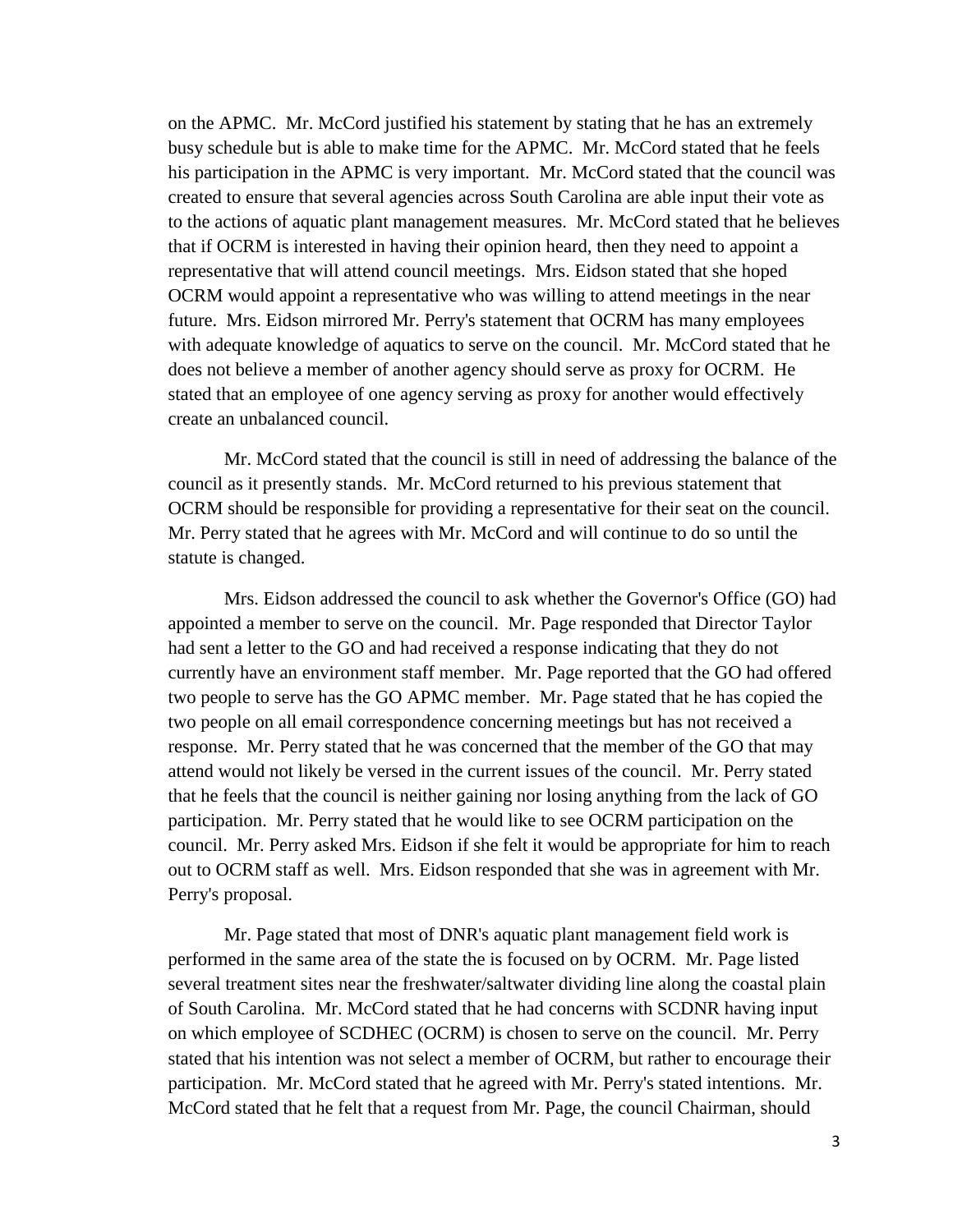have been adequate to represent the council's request. Mr. McCord stated that he did not feel that additional effort should be necessary in order to illicit a response.

Mr. McCord stated that he felt that the participation of the GO is as important as any seat. Mr. McCord stated that each seat is assigned to an agency as per the bylaws. He stated that he could not recall if the last member of the GO to attend council meetings had an environmental background. Mr. Page stated that he believed that last GO member was Hank Stallworth. Mr. Perry agreed with Mr. Page that the member had been Mr. Stallworth. Mr. Page reminded the council that during Mr. Stallworth's time with the GO he had a proxy from his staff sit in his place at APMC meetings. Mr. Page stated that the proxy for Mr. Stallworth did not have an environmental background. Mr. McCord reiterated that he would not like to eliminate any of the current chairs on the council as it may affect the overall balance of the council. Mr. Wannamaker stated that though he does not possess a great deal of previous knowledge concerning aquatic plant management, he has relied on his understanding of scientific data to form his opinions. Mr. Wannamaker stated that agencies with representation on the APMC should all attend.

Mrs. Eidson stated that the only way to change the statute of the APMC is to have the proposed changes approved by legislation. She reminded members of the council that seeking changes to the bylaws could result in the total dissolution of the APMC altogether. Mrs. Eidson stated that OCRM could be reached in a strategic manner to avoid any bias from any single agency. Mr. McCord stated that if Mr. Perry would like to reach out to OCRM, then he would have no quarrel with that action. Mr. McCord stated that his only concern is that SCDNR does not have an influence on who is ultimately selected to represent OCRM. Mr. Page stated that there is a possibility that the letter from Director Taylor to the Director of DHEC may have not reached OCRM's representative. Mrs. Eidson stated that whether the letter had reached or not, she had personally spoken with the representative's supervisor. Mrs. Eidson stated that she would contact the supervisor at OCRM and ensure that she had received SCDNR's letter.

Mrs. Eidson stated that OCRM and the GO could allow proxies to fill the vacant council positions. Mrs. Eidson addressed Mr. Marshall to inquire whether the GO had an intern program or something of that nature which could provide an environmental based candidate. Mr. Marshall stated that he had served on the APMC from 1984-1988 while working at the GO. Mr. Wannamaker asked Mr. Marshall what his position had been with the GO at that time. Mr. Marshall stated that he was one of the staff for the Natural Resources and Environment office. Mr. Marshall stated that when he began serving the APMC in 1984 the statute had been passed only a couple of years before. He stated that aquatic plant management was a relatively new field for South Carolina at that time. Mrs. Eidson stated that she had worked with Mr. Marshall during graduate school. Mr. Perry requested that the council enter into executive session in order to further discuss council personnel attendance. Mr. Page stated that the council would enter into executive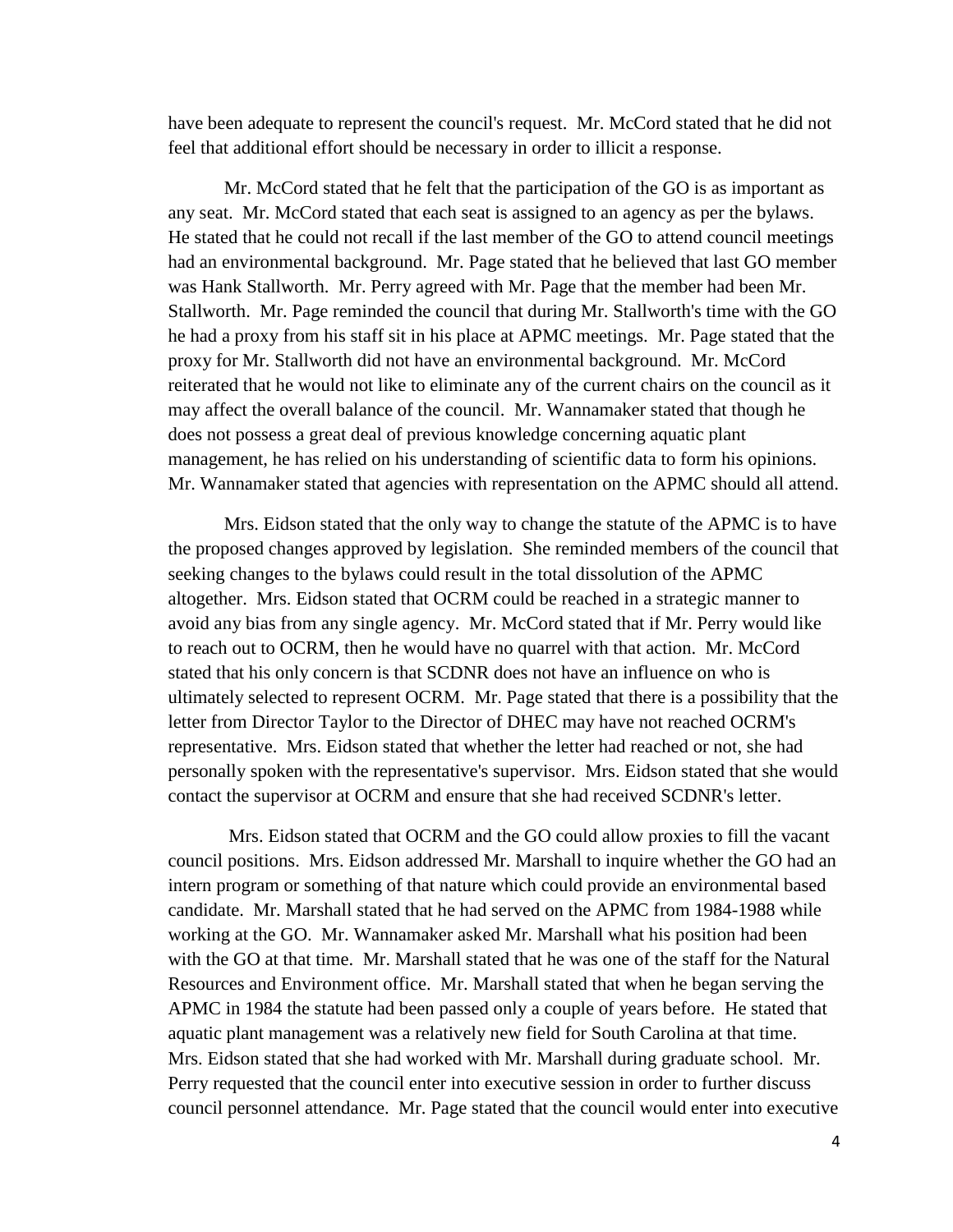session at 10:53am. The council continued the meeting by exiting executive session at 11:12am.

Mr. Marshall said that he was not aware of the current makeup of the GO Offices. Mr. McCord stated that the issues of representation need to be visited based on recent events within the council. Mr. McCord stated that a problem arose when several agencies on the council were merged into one, resulting in an unbalanced council. Mr. McCord stated that since the council dictates what management strategies can be used on the SC Lakes, it is of large concern that the agencies are not equally represented. Mr. McCord outlined the current restriction SC faces concerning water quality and treatment measures which were not in place when the council was formed.

Mr. Wannamaker asked as to the ownership of the SCDNR Wildlife Management Areas (WMA's) on the SC Lakes. Mr. McCord stated that the SC Lakes WMA's consist of property owned by Santee Cooper. He stated that funds are provided by Santee Cooper to SCDNR for management of said WMA's. Mr. Page stated that the funds provided for SC WMA's are a separate agreement between SC and DNR's Wildlife and Freshwater Fisheries division. Mr. McCord stated that in the past SC and DNR have agreed on management strategies within the SC WMA's. Mr. McCord stated that SCDNR Aquatic Nuisance Species Program (ANSP) has agreed to offer contracted treatment to SC WMA's in lieu of cost share. Mr. Wannamaker asked Mr. McCord if SC was satisfied with DNR's management of said WMA's. Mr. McCord stated that they were satisfied with some of the WMA's and dissatisfied with others. Mr. McCord stated that a recent meeting between SCDNR staff and SC staff had recently taken place to discuss SCDNR's past and future management of the SC WMA's.

Mr. Page called that discussion be redirected to the approval of the 120th meeting minutes. Mr. McCord stated that the only correction that he would recommend was to change the expiration date of the "agreement" on page 15 to "March 2015". Mr. Perry stated that he would ask that the record clarify an expiration date of March 2015 as opposed to March 2016.

Mrs. Eidson stated that she wanted to briefly state that as a part of "committee" reports, she would like to state that other than pursuing legislation to get the statute changed there was no other option for restructuring the council. She stated that this was her reason for not having a committee meeting. Mr. Page stated that Mrs. Eidson had performed the duties intended by the initiation of the committee, and that she may be asked to pursue further action in the future. Mr. McCord stated that, as a member of the committee, if they feel the need to meet to plan an action, they will do so and report to the council. Mr. Page stated that the council may also request that the committee meet again if the need arises.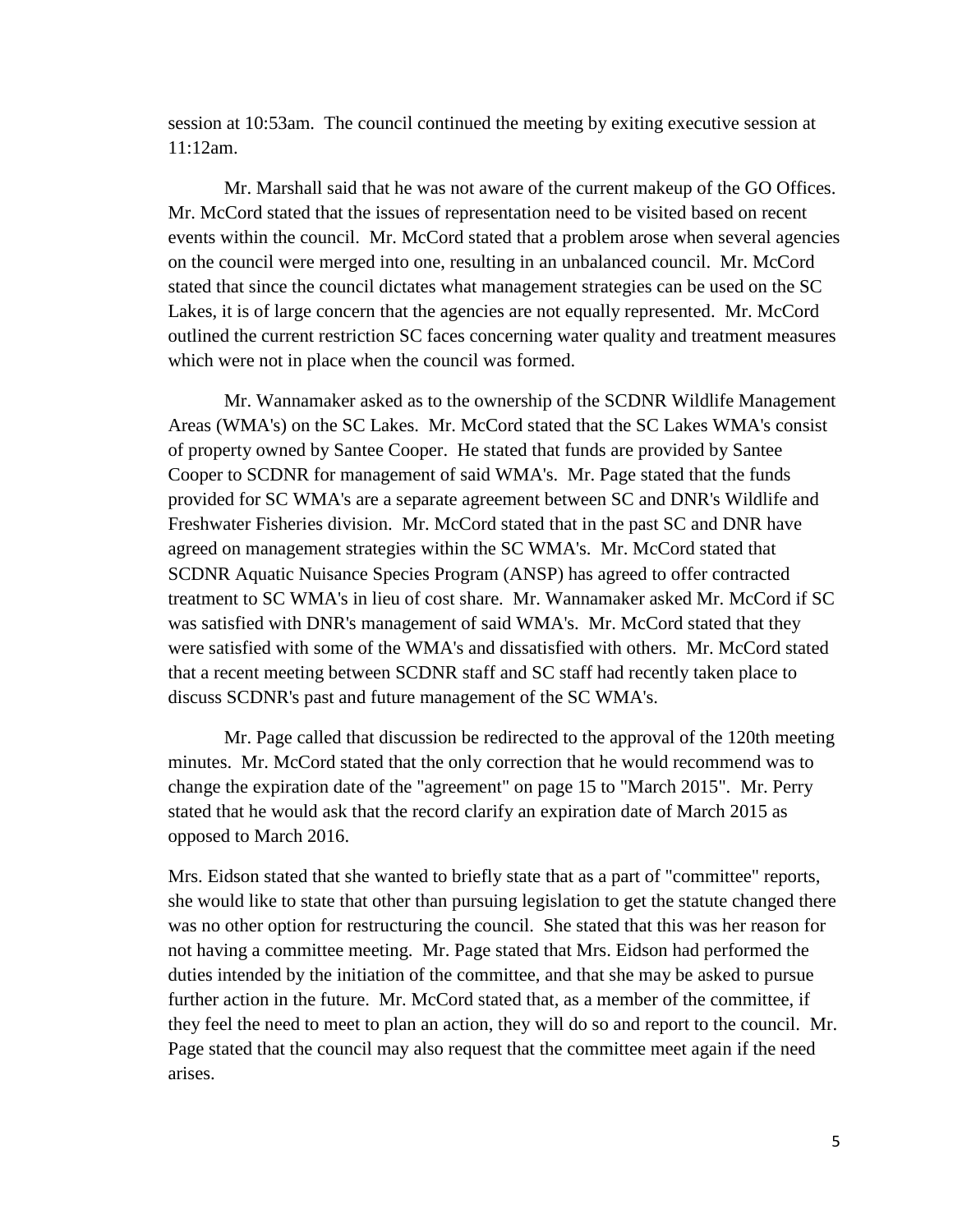Mr. Page called for any other discussion of the 120th APMC meeting minutes. No further discussion was brought before the council. Mrs. Eidson moved that the 120th APMC meeting minutes be approved with the inclusion of the suggested changes. Mrs. Lognion seconded Mrs. Eidson's motion. Mr. Page called for a vote. The motion to approve the 120th APMC meeting minutes as amended passed unanimously.

Mr. Page called for any public comments. No public comments were brought before the council. Mr. Page stated that due notice was given via the SCDNR website as well as notice sent to local media outlets.

Mr. Page called for any further committee reports from Mrs. Eidson or Mr. Perry. Mr. Perry stated that the meeting between SCDNR and SC staff to discuss the "agreement" had not yet occurred. Mr. Perry stated that he felt the minutes were accurate in their discussion of the meeting concerning the agreement. He stated that Mrs. Cope was waiting to receive feedback from her staff concerning the agreement before the meeting takes place. Mr. McCord stated that the agreement was very briefly discussed at the recent meeting between SC staff and Wildlife Freshwater Fisheries staff. Mr. McCord stated that the agreement discussion will need a dedicated meeting in order to discuss of its terms. Mr. McCord stated that the previous minutes stated that he and Mr. Perry would agree upon a meeting date once all of the input from staff was collected.

Mr. Page stated that there was a meeting between Santee Cooper staff and DNR Wildlife and Freshwater Fisheries staff to discuss management practices on the Santee Cooper WMA's. Mr. Page stated that the management practices were discussed with staff from both agencies and the importance of the input was stressed. Mr. Page stated that the meeting was very productive. He stated that habitat enhancement practices for the benefit of waterfowl and fish populations were discussed. Mr. Page stated that specific areas were discussed and planned to expand enhancement areas for waterfowl and fisheries. Mr. Page stated that Mr. Simmons was working with his biologist to gather a list of areas to expand habitat enhancement within. Mr. Page reported that Santee Cooper stated they would assist DNR staff with treatment measures if DNR found themselves in need of assistance. Mr. Page briefly overviewed the past two years with regards to SC, DNR meeting and why he feels this year's meeting was more productive. Mr. Page stated that he feels meetings with middle level management employees are the most effective and productive. He stated that these managers are the employees directly involved with specific target areas and as such are the most important individuals to contact concerning planning.

Mr. McCord stated that he would like to briefly discuss the SC WMA's for the benefit of increasing new council member's understanding. Mr. McCord stated that many of the SC WMA's are very expansive and consist of several thousand acres. He stated that some of the WMA's have large areas which go for many years without receiving any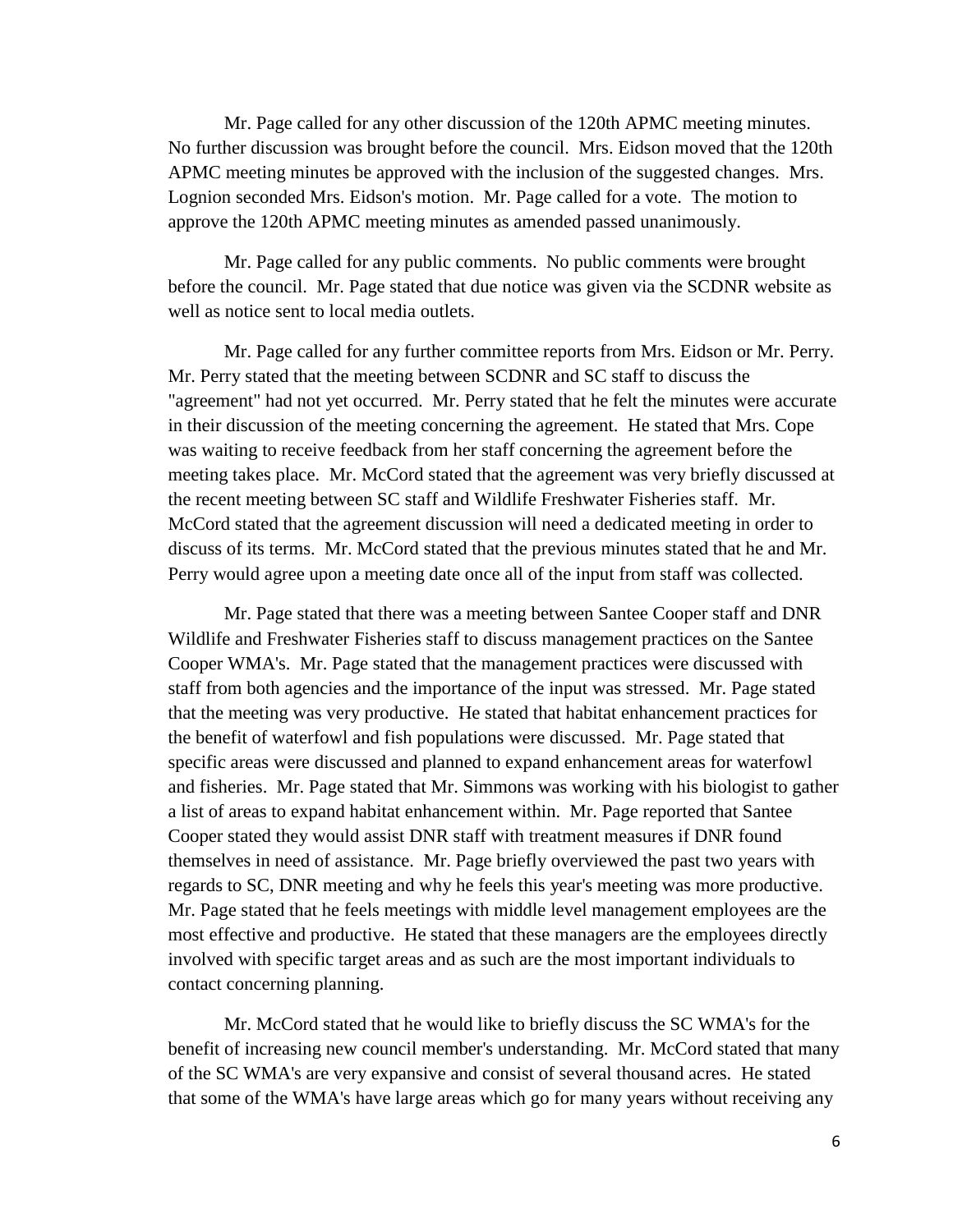management practices. Mr. McCord stated that while natural areas can have great benefits, when the objective is to maximize fish and waterfowl habitat manipulation is necessary. Mr. McCord stated that there are many opportunities to increase waterfowl populations on the SC WMA's. He stated that during the SC, DNR meeting waterfowl enhancement management practices were discussed between SC staff and DNR Wildlife and Fisheries staff. Mr. McCord reported that Mr. Lamprecht stated that many of the waterfowl enhancement management practices would likely increase fish populations and fishing opportunities. Mr. McCord stated that enhancing the recreational opportunities on these SC WMA's not only benefits SCDNR but also falls within the regulations required by SC's FERC license.

Mr. Wannamaker asked if the cooperation between SC and DNR in managing the SC WMA's was adequate to meet the agreement between the two agencies. Mr. Page stated that the council does not modify many of the requests for management practices on the SC Lakes. Mr. Page stated that the item that is sometimes debated is the planned stocking number of triploid grass carp. Mr. Page stated that in terms of fiscal budget, the Santee Cooper program spends much more money on management of aquatic species than SCDNR. Mr. Page briefly overviewed a list of practices that SC Staff is required to do that SCDNR staff relies on other agencies to perform. (ie: water quality sampling) Mr. McCord also overviewed many of SC's management practices. Mr. McCord stated that if their staff were to fail to perform said management practices, then the Federal Energy Regulatory Commission (FERC) would dictate every specific task in which SC was required to do in order to maintain their license. Mr. McCord stated that FERC's mandates are always more costly than the routine monitoring and management the SC conducts based on "good science". Mr. Page stated that all of the state environmental agencies as well as Federal agencies submit their recommendations for management practices when developing a FERC license. Mr. McCord stated that the license term general extends from 30-50 years. He stated that the upcoming license renewal has been in process for over 17 years and is still not complete.

Mr. McCord stated that the Santee Cooper portion of the plan seems to attract more conflict from public interest. He stated several reasons that could be the cause of the public disagreement. Mr. Wannamaker stated that during his time on the council, the majority of the discussions have dealt with management of the Santee Cooper Lakes. Mr. Page stated that other water bodies have caused debate in the past over issues such as grass carp stocking. Mr. Page provided the stocking of triploid grass carp into Lake Murray as an example.

Mr. Page moved the discussion back to the meeting between SC and DNR. Mr. Page stated that the main topic which could not be fully resolved during the meeting was a determination of what affect the October flooding had on the grass carp population in the SC Lakes. Mr. McCord stated that the biologists of both agencies stated that they did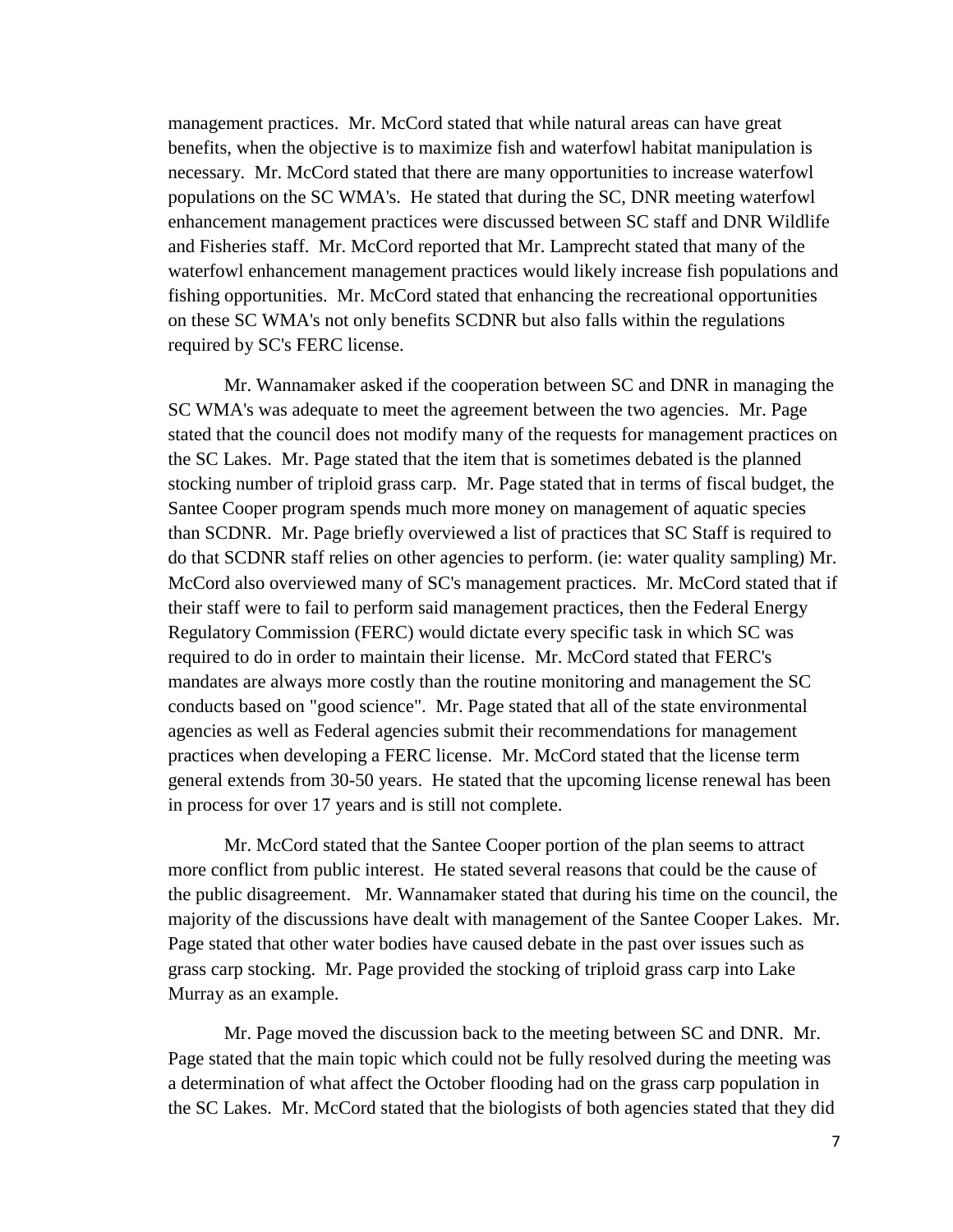not know what affect the flooding had on the grass carp population, the movement of vegetation, or the removal on vegetation. Mr. Page stated that the SC system is still in a state of high water, and has had to continue spilling from the flood gates. Mr. McCord stated that he agreed with Mr. Page's assessment. Mr. McCord compared the current state of the SC Lakes to that of a river more so than a lake. He stated that the turbidity levels in Lake Moultrie are elevated as well. He also mentioned that the generating stations on the Lakes are running in order to take advantage of the high water levels while power demands are also elevated. Mr. McCord stated that surveys will be impossible until the Lakes reach a point at which they are not so turbid. He extended this point to especially include aerial surveying. Mr. McCord stated that boat surveys are possible but very limited due to the overall size of the system. He stated that aerial surveys as well as boat surveys had begun in early October but were cut short by the historic flooding.

Mr. Page turned the attention of the council to the 2016 APMC Annual Plan. Mr. Page reviewed pages 2 and 3 to conclude that he changed the previous list to the current table format. Mr. Page stated that most of the prescriptions for the listed sites do not change from year to year in the plan. He also stated that a prescription's listing in the plan does not necessarily indicate something that will be performed. Mr. Page stated that many of the sites listed in the plan are listed as a precaution in case DNR should find that they are in need of treatment. Mr. McCord stated that the key word is "plan" rather than "mandate". Mr. Page agreed with Mr. McCord's statement. Mr. Page continued by stating that he also sends SCDHEC a list of planned control measures on all water bodies which are drinking water sources.

Mr. Page directed the attention of the council to page 26 section: Lake Bowen. Mr. Page stated that an additional site, Reservoir 1, was added to the Lake Bowen section. He stated that Reservoir 1 has developed a bladderwort infestation as well as an ongoing problem with MIB's. Mr. Page stated that DNR staff have only offered logistical advice for the contractor treating the MIB issue. Mr. Page stated that Clemson University is also assisting with the MIB treatment. Mr. McCord asked Mr. Page to briefly explain MIB's to the council. Mr. Page stated that they are an alga like species which cause water quality issues in the form of "off" smell and taste in drinking water supplies. Mr. Page stated that Jasper and Anderson counties have both dealt with MIB's recently. Mr. Page stated that a planned stocking of grass carp had been added in order to deal with the Chara in Lake Bowen. Mr. Page stated that Lake Bowen was originally stocked with grass carp due to the presence of Hydrilla. Mr. Page stated that the Hydrilla was eliminated and has not re-sprouted since the introduction of grass carp into Lake Bowen.

Mr. Page stated that Lake Murray and Lake Greenwood sections were left the same as they were in the 2015 Plan. Mr. Page stated that he has been researching in order to find what possible impacts may have affected the grass carp population in Lake Murray during the October flooding. Mr. Page stated that so far his search has not led to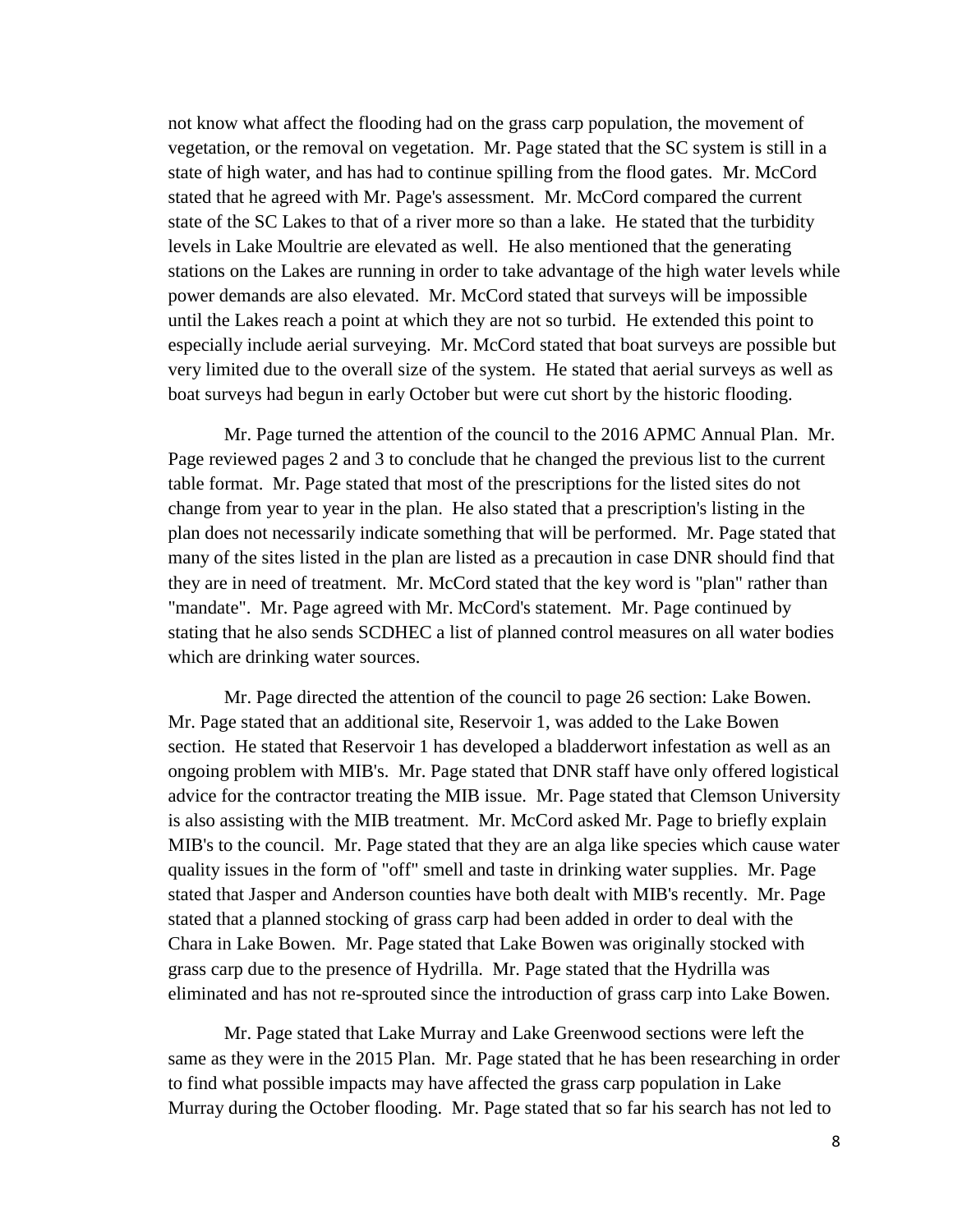any scientific findings. Mr. Page stated that the current plan for Lake Murray is a maintenance stocking level in order to control the grass carp population at a rate of 1 carp per 10 surface acres. Mr. Page briefly overviewed the difference in carp rate for the SC Lakes compared to Fall Line and Upstate Lakes. Mr. Page stated that these differences are based on research by Virginia Polytechnic Institute and State University which indicated a lower mortality rate for lakes at or above the Fall Line. Mr. Marshall asked Mr. Page why he did not feel comfortable leaving the stocking rate the same for Lakes Murray and Greenwood. Mr. Page responded that he feels that the mortality rate was most likely increased by the October 2015 flooding. Mr. Page stated that he does not have adequate scientific evidence that the flooding increased mortality, so he cannot act on his feeling alone. Mr. Page stated that DNR fisheries staff found hundreds of dead carp along the Saluda River below the Lake Murray Dam after the flooding resulted in emergency spilling. Mr. McCord asked if revisiting the plan would be possible if adequate scientific evidence of increased mortality were to become available. Mr. Page stated that revisiting stocking would be possible if new scientific information became available.

Mr. Page stated that a similar situation exists on the SC Lakes due to flooding. Mr. Page indicated that Mr. Lamprecht was currently working to collect mortality data for grass carp within the SC system. Mr. Marshall asked Mr. Page as to what system is used to estimate grass carp population within a given water body. Mr. Page responded that there is a formula that uses a scientifically verified, expected mortality rate. Mr. Page gave the example of 22% mortality rate for the Lake Murray system. Mr. Page overviewed several factors that affect the mortality rate. Mr. Page stated that Phil Quirke performed the surveys and modeling used to arrive at the mortality factor used for the Santee Cooper Lakes. Mr. Page suggested that DNR should fund further collections by Dr. Quirke and his team in the coming years on the SC Lakes. Mr. McCord stated that Dr. Quirke is now retired. He went on to state that whoever is chosen should possess the proper equipment to perform age and growth analysis. Mr. McCord stated the importance of current, quality information in determining grass carp population estimates. Mr. McCord stated that Mr. Lamprecht will continue with his collections in the near future.

Mr. Page stated that he asked Mr. McCord and Mr. Lamprecht to work together in order to form a priority list of collection parameters so that SC and DNR can work in conjunction to collect the necessary data. Mr. Page stressed the importance of using knowledgeable staff in the collection of said data. Mr. McCord reiterated that he would like to accept help from anyone at DNR. Mr. Page stated that the general premise was for general staff to inform Mr. McCord or Mr. Lamprecht if they came upon an area of interest while on the SC system. Mr. Page stressed the importance of communication within and between state agencies. Mr. McCord agreed with Mr. Page, citing past reports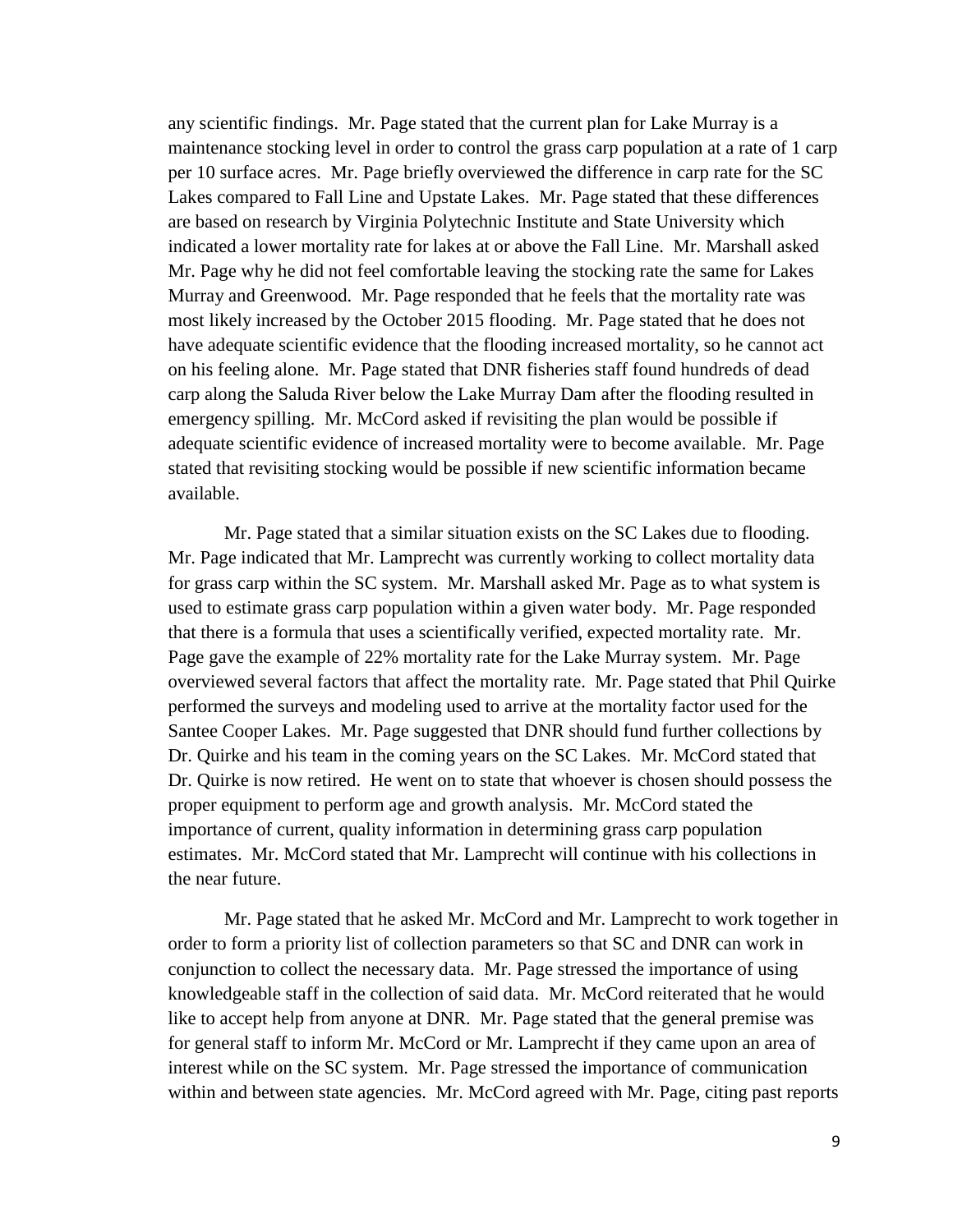which have differed among personnel from separate agencies. Mr. McCord stated that this was an area with room for improvement. Mr. McCord stated that any reports or assistance with boat surveys would aid SC staff with their regular job requirements.

Mr. Page brought the Santee Cooper section of the 2016 plan to the attention of the council. Mr. Page stated that Mr. Davis suggested an acreage of "to be determined" on page 54. Mr. Page stated that he would like to keep the acreage the same as it was in 2015. Mr. McCord stated that he had no issue with keeping the numbers the same as 2015, as long as it is clear that the numbers do not represent exact acreages. Mr. McCord stated that the status of many of the aquatic plant species are unknown after the October flooding. Mr. McCord stated that he anticipates considerably less water hyacinth issues due to the flooding. Mrs. Eidson stated that she would suggest that the wording in the plan state that estimates are based on surveys conducted prior to the October flooding and are subject to change. Mr. McCord stated that he would be ok with Mrs. Eidson's wording. Mr. McCord stated that since the document is public, the qualifying word "estimates" would be helpful. Mr. Page stated that he would include the change. Mr. Page stated that the outline of estimates are also included on page 55. Mr. Page turned the attention of the council to pg. 55. He stated that this section had been reviewed and amended by Mr. McCord and Mr. Lamprecht. The council began to review the section on page 55.

Mr. Page asked for any proposed changes to the Santee Cooper section of the plan. Mrs. Eidson stated that she would like to clearly state that plant acreages for the 2016 Santee Cooper section were based on estimates obtained prior to the flood events. Mr. Page stated that he would include the change as well as the current wording, in order to emphasize the fact that decisions in the plan are based on the most current data available. Mr. Page stated that since the flooding was historically unprecedented, we will have to rely on estimates for the 2016 plan until conditions allow for detailed surveys. Mr. Page discussed that the plan states "the council will convene at a later set date when conditions allow for surveys to be conducted". He stated that the set date is not yet established and depends on future weather events. Mr. Page stressed the importance of this future meeting. Mr. Page stated that the next meeting will occur after a 30-day public comment period has elapsed. Mr. Page stated that the proposed budget for the Santee Cooper yearly Aquatic Plant Management remained the same as 2015.

Mr. Page stated that on pg.57 he had added the WMA's that SCDNR is managing within the Santee Cooper watershed. Mr. Page addressed the small, enclosed area of the Hatchery WMA which is infested with hydrilla. Mr. Page stated that the most simple solution would be to stock a small number of grass carp into the enclosure. Mr. Page stated that he would need to include a stocking rate in the plan. Mr. Perry asked if the area would be considered a sub-impoundment. Mr. Page stated that he would agree with the term "sub-impoundment". Mr. Page stated that it was listed as "pond 1" in the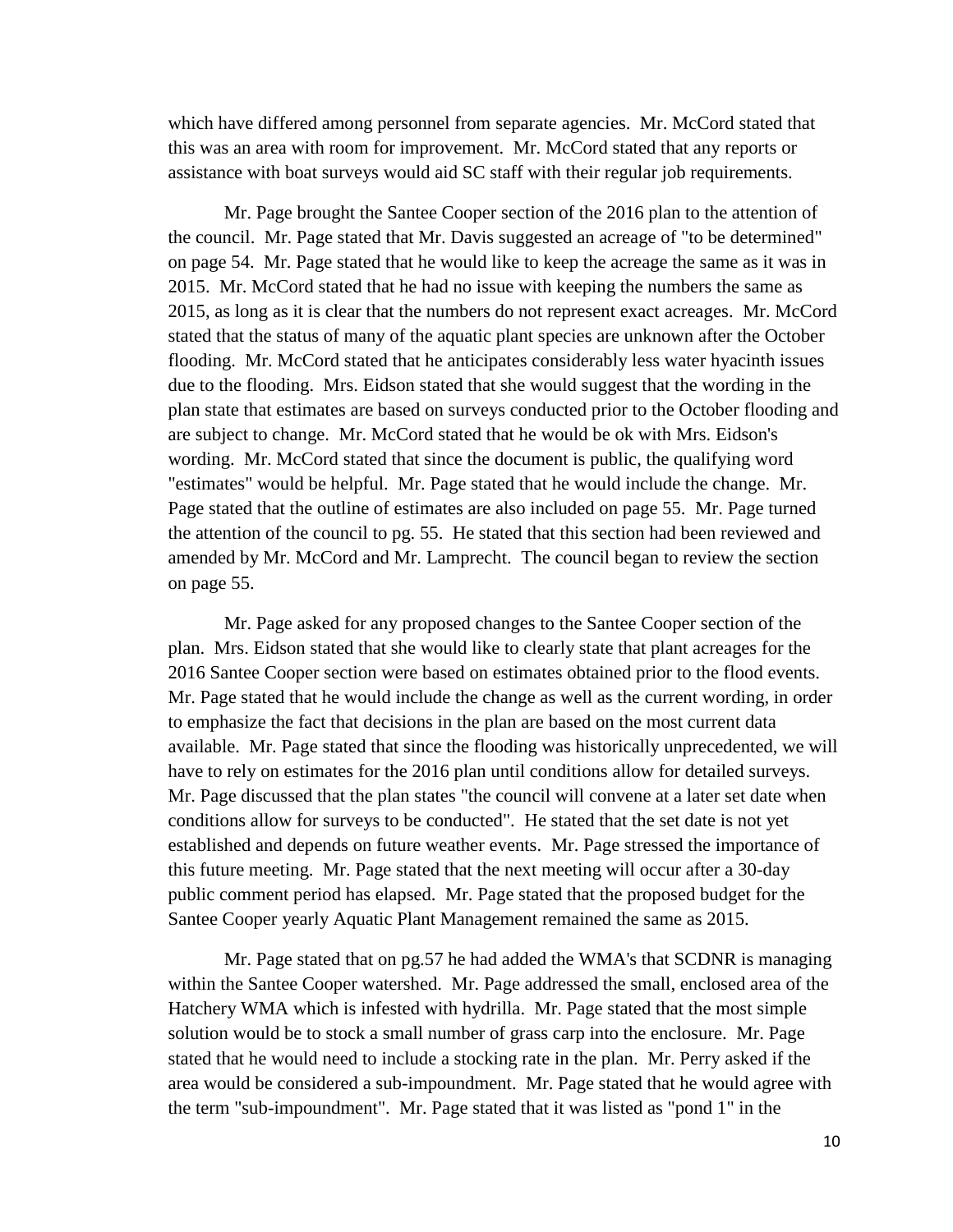Hatchery subsection of the plan. Mr. McCord stated that the area was a former access canal to the main lake but has now formed a sediment dike and is no longer usable for boating access to the main lake. Mr. McCord stated that while it is not a major use area for fish and waterfowl, it does pose the threat of containing hydrilla that could be spread to the main lake. Mr. Page stated that he would most likely include a proposed rate of 15 grass carp per acre for the sub-impoundment. SCDNR and SC staff agreed that the subimpoundment was approximately 4 acres.

Mr. Page called the attention of the council to Hickory Top WMA. Mr. Page stated that efforts to improve hunter access and waterfowl usage within the green tree reservoir would continue in 2016. He stated that SCDNR staff have plans to expand some of the enhancement efforts to areas outside of the green tree reservoir. Mr. McCord stated that SC staff planned to work on outer areas of Hickory Top to remove giant cutgrass and scrub trees in an effort to increase wildlife usage. Mr. Page stated SCDNR Wildlife staff were planning to work with Mr. Lamprecht in order to develop a management plan with prioritized zones for treatment.

Mr. Page called the attention of the council to the Potato Creek WMA section of the Plan. Mr. Page stated that Potato creek is connected to the main lake by a small canal. Mr. Page stated that the canal has water control structures which used to contain gates. Mr. Page stated that Santee Cooper has agreed to replace and assist with maintenance of the gates in order to secure the area for stocking of triploid carp. Mr. Page stated that the area will be treated for hydrilla control using carp as opposed to a \$60,000/treatment dose of Sonar. Mr. Page stated that the carp will be contained by screens within the water control structures of the canal. Mr. Page stated that Mr. Simmons and Mr. McCord are planning to set a schedule for monitoring and maintenance of the screens in order to assure their operation. Mr. Page stated that the budget for Potato Creek currently remains the same in case SCDNR needs to treat the hydrilla before carp are introduced to increased their efficacy.

Mr. Page called the attention of the council to the Sandy Beach WMA section. Mr. Page stated that the Sandy Beach operations will remain the same as in 2015 with the addition of some canal treatments. Mr. Page stated that there is a need for canal/ditch treatment in order to facilitate water flow. Mr. Page stated that the canal work was added to the section at the request of the Sandy Beach Manager.

Mr. Page called the attention of the council to the Santee Cooper WMA (Orangeburg County) section. Mr. Page stated that the same treatments are planned for 2016 as were in 2015. Mr. Page stated that the only change was that Santee Cooper WMA is now a separate subsection in the Plan. Mr. Page stated that goal for the Santee Cooper WMA water bodies over the past few years has been to increase waterfowl usage by opening landing areas in sections which were previously inundated with vegetation.